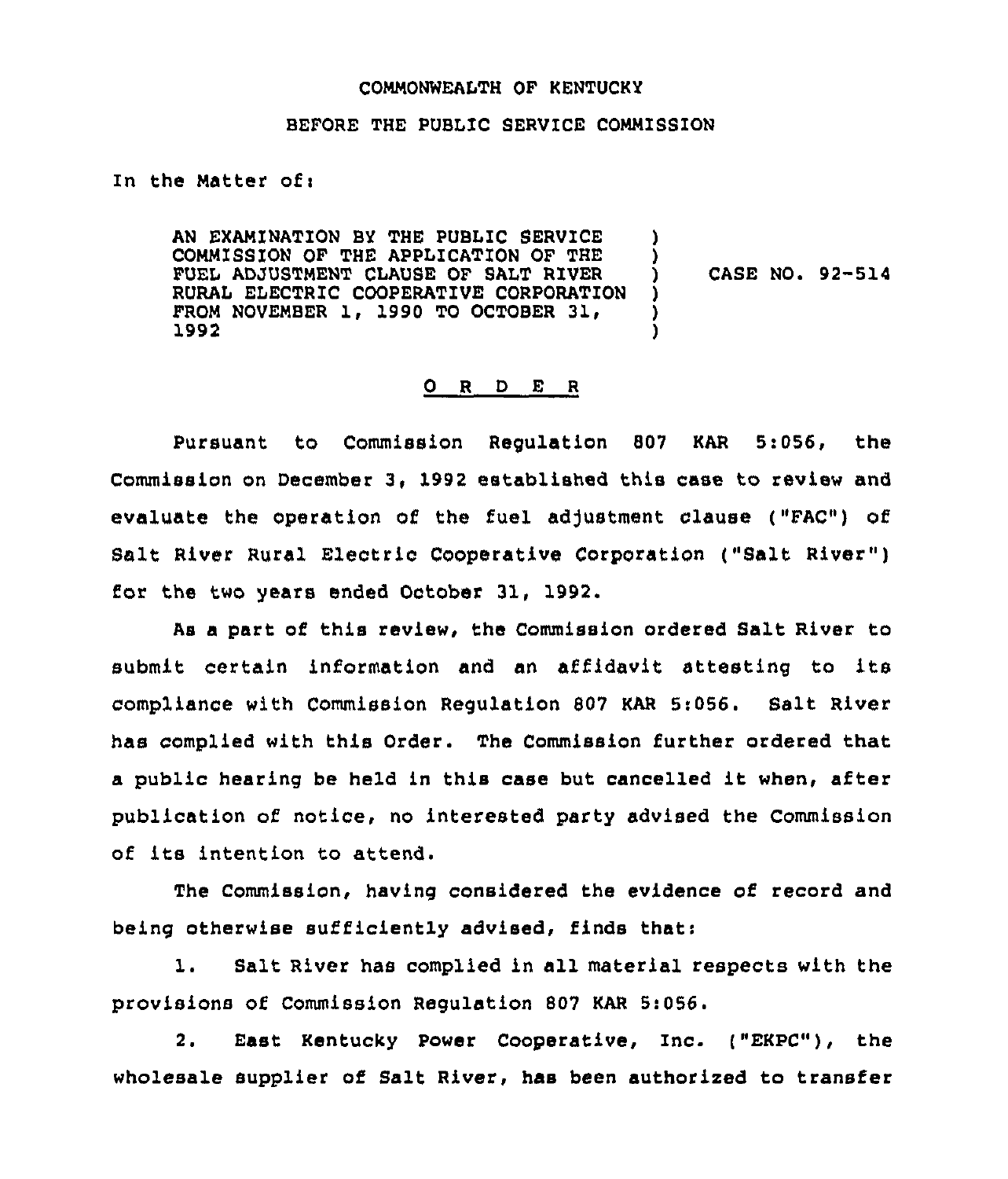(roll-in) <sup>a</sup> 0.31 mills per Kwh decrease in its base fuel cost to its base rates.'.

 $3.$ Salt River should be authorized to transfer (roll-in) a 0.32 mills per Kwh decrease in its base fuel costs to its base rates to reflect, as adjusted for line loss, the transfer of a 0.31 mills per Kwh decrease in EKPC's base rates and this can best be accomplished by a negative energy adder to each Kwh sold.

4. The rates and charges in Appendix A, attached hereto and incorporated herein, are fair, just, and reasonable, and reflect the transfer of fuel costs from the FAC to the base rate.

IT IS THEREFORE ORDERED that:

1. The charges and credits applied by Salt River through the FAC for the period from November 1, 1990 to October 31, 1992 be and they hereby are approved.

2. Salt River be and it hereby is authorized to transfer to base rates those fuel costs (as adjusted for line-loss) rolled-in by EKPC from its FAC to its base rates.

3. The rates in Appendix A are approved for service rendered by Salt River on and after May 1, 1993.

4. Within 30 days of the date of this Order, Salt River shall file with the Commission revised tariff sheets setting out the rates approved herein.

 $\mathbf{L}$ Case No. 92-491, An Examination by the Public Service Commission of the Application of the Fuel Adjustment Clause of East Kentucky Power Cooperative, Inc. From November 1, 1990 to October 31, 1992.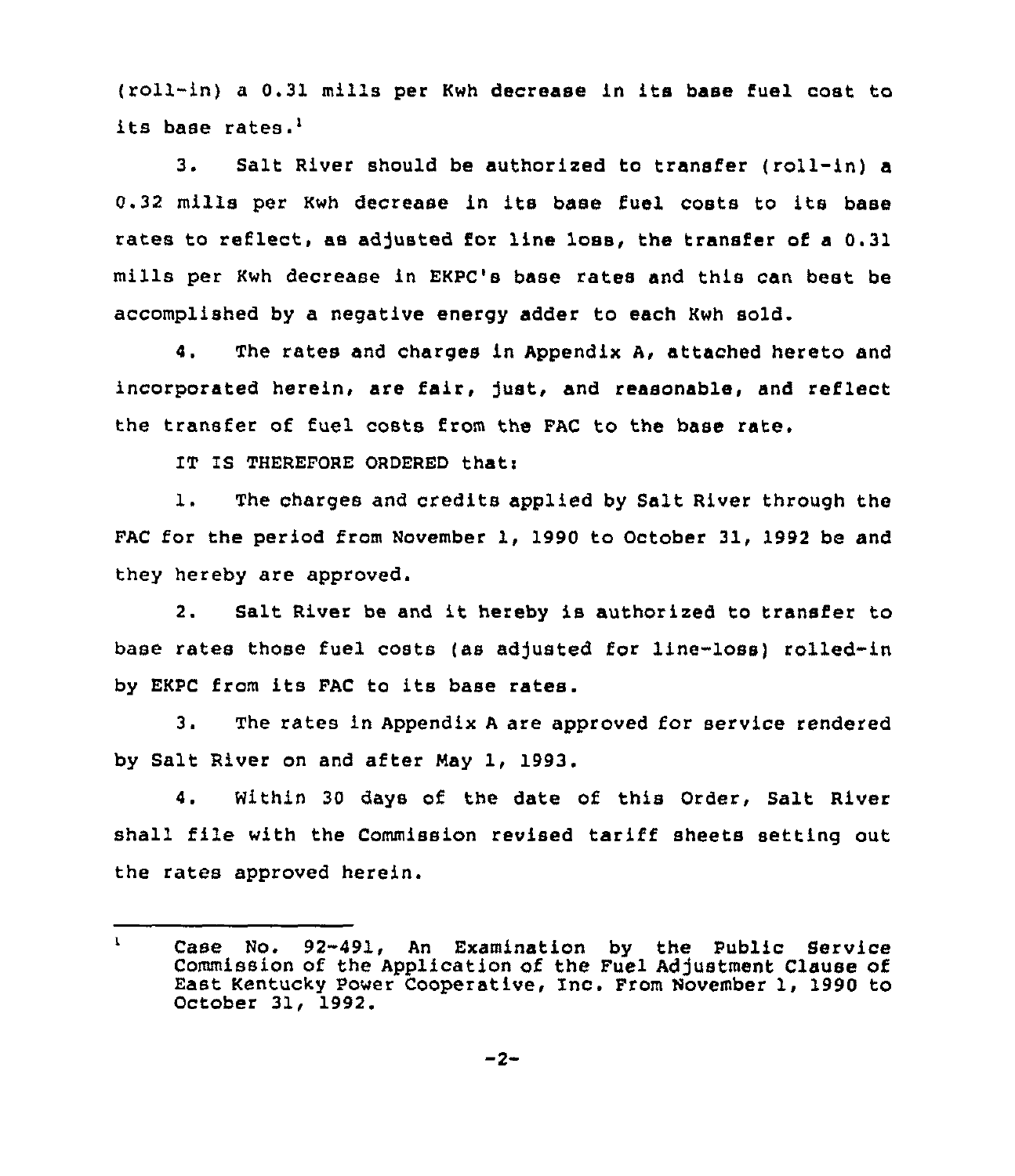PUBLIC SERVICE COMMISSION

56 rman

Due c

Vice Chairman

ATTEST:

 $L_{\ell}$  $\overline{\phantom{0}}$ 

Executive Director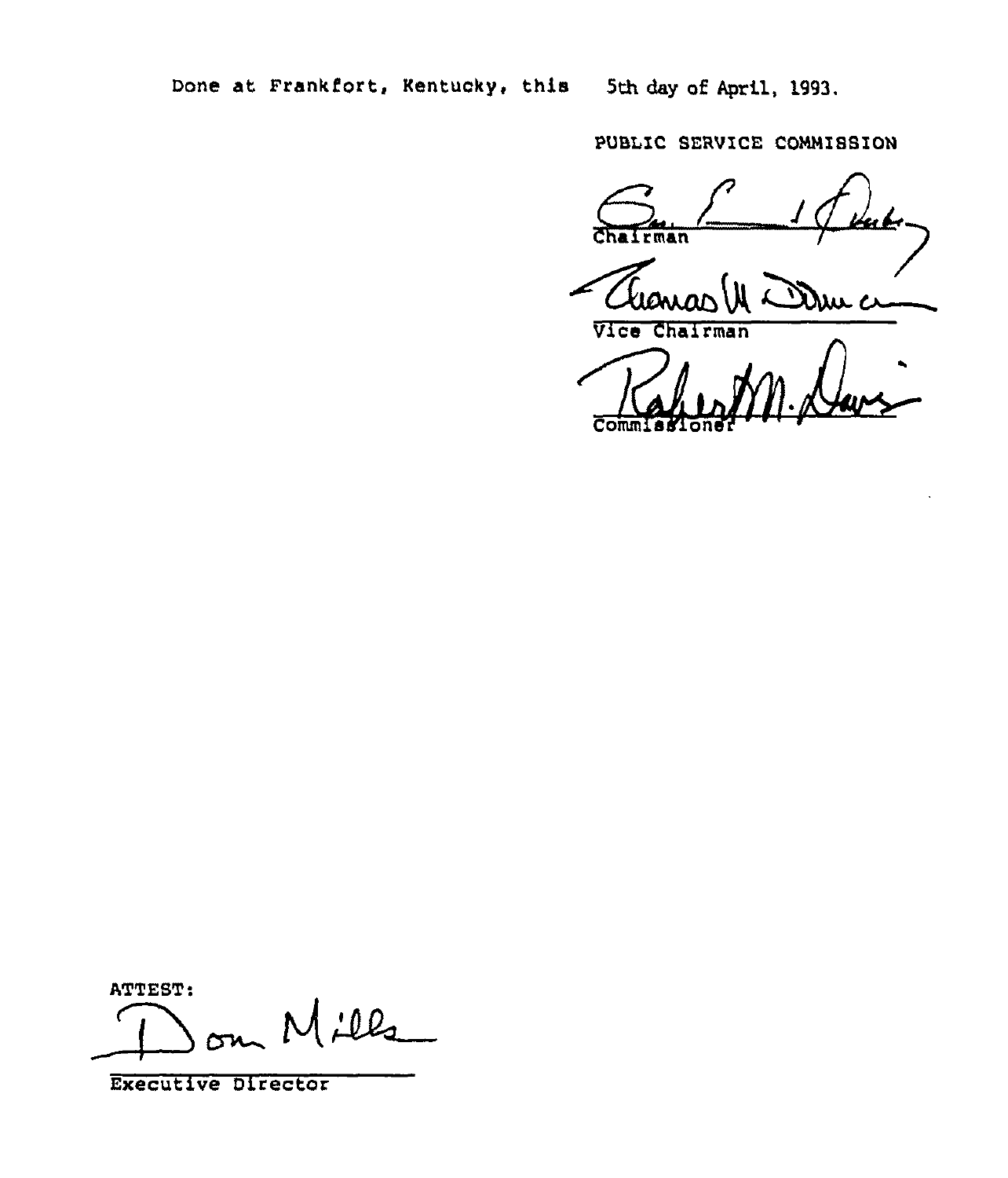#### APPENDIX A

APPENDIX TO AN ORDER OF THE KENTUCKy PUBLIC SERVICE COMMISSION IN CASE NO. 92-514 DATED April 5, 1993

The following rates and charges are prescribed for the customers in the area served by Salt River Rural Electric Cooperative Corporation. All other rates and charges not specifically mentioned herein shall remain the same as those in effect under authority of this Commission prior to the effective date of this Order.

## SCHEDULE A-5 FARM AND HOME SERVICE

## Rates:

| First |                          |                | 40 KWH Per Month |  |
|-------|--------------------------|----------------|------------------|--|
|       |                          | (minimum bill) |                  |  |
| Next  |                          |                | 60 KWH Per Month |  |
|       | Next 100 KWH Per Month   |                |                  |  |
|       | Next 800 KWH Per Month   |                |                  |  |
|       | Next 1,000 KWH Per Month |                |                  |  |
|       | Over 2,000 KWH Per Month |                |                  |  |

86,28 Psr Month .07269 Per KWH .05932 Psr KWH .05639 Per KWH <sup>~</sup> 05325 Per KWH .04907 Per KWH

# SCHEDULE A-5T FARM AND HOME SERVICE - TAXABLE

#### Rates:

| First |  | 40 KWH Per Month         |                  |  |
|-------|--|--------------------------|------------------|--|
|       |  | (minimum bill)           | \$6.28 Per Month |  |
| Next  |  | 60 KWH Per Month         | $.07269$ Per KWH |  |
|       |  | Next 100 KWH Per Month   | $.05932$ Par KWH |  |
|       |  | Next 800 KWH Per Month   | .05639 Per KWH   |  |
|       |  | Next 1,000 KWH Per Month | $.05325$ Per KWH |  |
|       |  | Over 2,000 KWH Per Month | .04907 Per KWH   |  |

## RESIDENTIAL MARKETING RATE SCHEDULE R-I

## Rater

All KWH

8,03195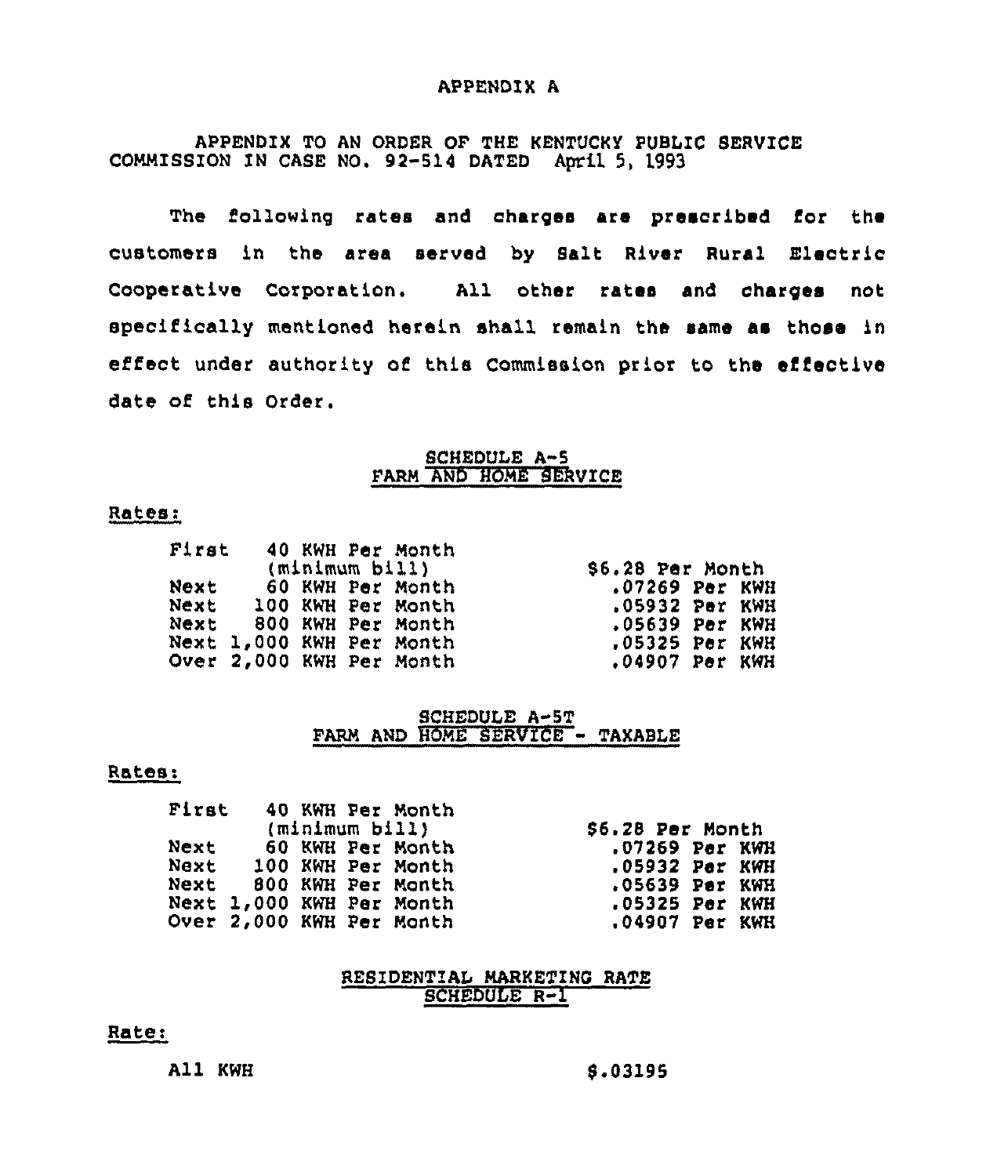## SCHEDULE B-2 COMMERCIAL AND SMALL POWER SERVICE

#### Rateal

| First        | 40 KWH Per Month<br>(m1n1mum b11)                                                             | \$6.60 Per Month                                                     |
|--------------|-----------------------------------------------------------------------------------------------|----------------------------------------------------------------------|
| Next<br>Next | 60 KWH Per Month<br>- 200 KWH Per Month<br>Next 700 KWH Per Month<br>Next 1,000 KWH Per Month | .11140 Per KWN<br>.08706 Per KWH<br>.06909 Per KWH<br>.06073 Per KWH |

# SCHEDULE LLP-1 LARGE POWER SERVICE (OVER 37.5 - UNDER 500 KW)

#### Rates<

- <sup>5</sup> ,05295 per KWH for the I'irst <sup>50</sup> KWH used per month per KW of billing demand.
- 5 ,04459 per KWH for the next 50 KWH used per month per KW of billing demand
- <sup>5</sup> <sup>~</sup> 04232 per KWH for all remaining KWH used per month

## SCHEDULE LLP-2 LARGE POWER 500 KW UNDER 3,000 KW (SECONDARY VOLTAOE)

#### Ratasi

Energy Charge

| First 20,000 KWH Per Month |  | <b>S.05375 Per KWH</b> |  |
|----------------------------|--|------------------------|--|
| Next 20,000 KWH Per Month  |  | .04038 Per KWH         |  |
| Over 40,000 KWH Per Month  |  | .03589 Par KWH         |  |

# SCHEDULE OL OUTDOOR LIOHTINO SERVICE

# Rate Per Pixture

| Type of Fixture      | Lumen Output    | <u>Rate</u>      |
|----------------------|-----------------|------------------|
| Mercury Vapor or HPB | $7,000 - 9,000$ | \$5.79 per month |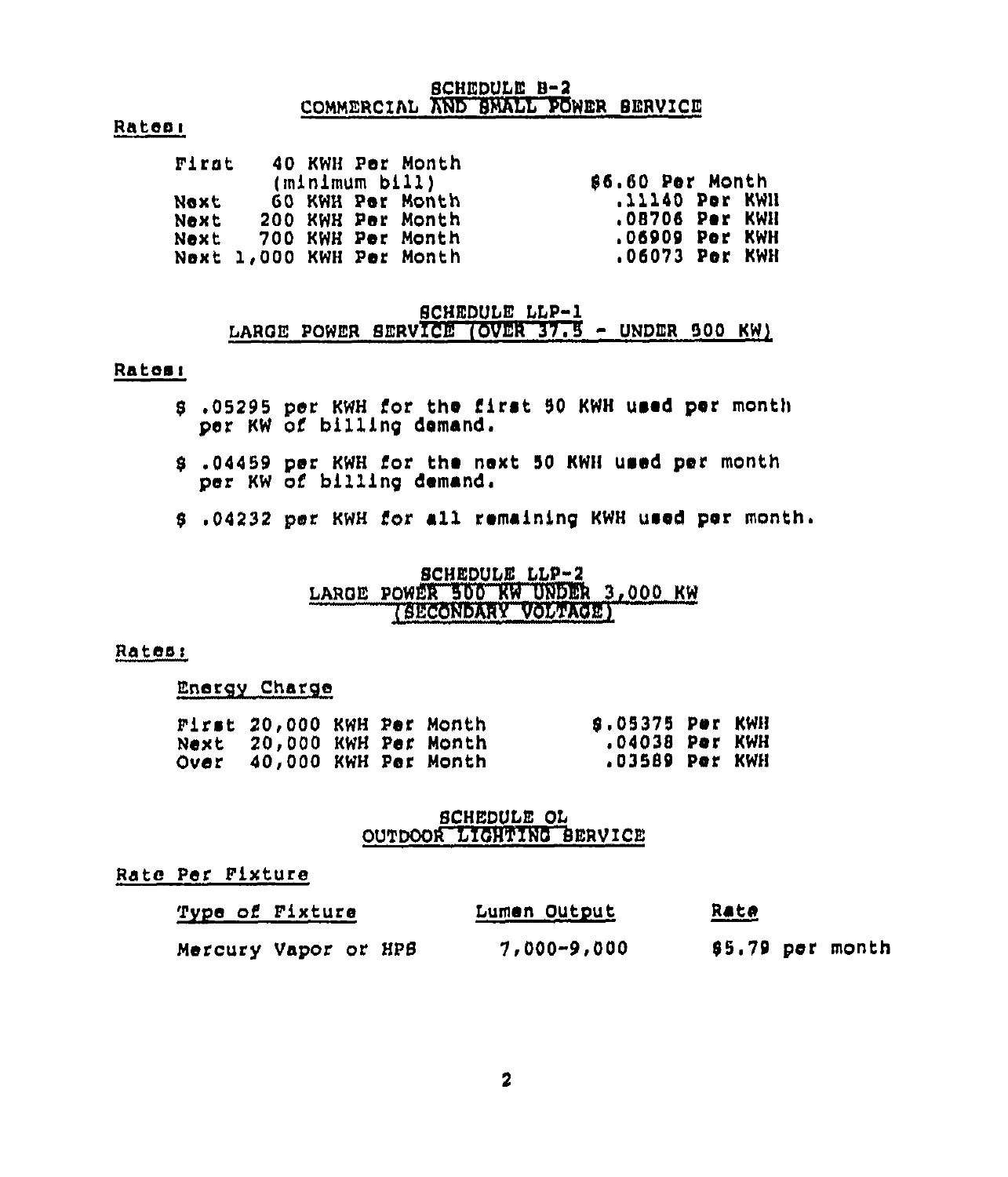# SCHEDULE Of-1 STREET LIGHTING SERVICE

# Rates:

| (minimum bill)                           | \$7.08 Per Month |
|------------------------------------------|------------------|
| .09434 Per KWH<br>Next 60 KWH Per Month  |                  |
| .07198 Per KWH<br>Next 100 KWH Per Month |                  |
| .05704 Per KWH<br>Next 300 KWH Per Month |                  |
| Next 500 KWH Per Month                   |                  |

# SCHEDULE LLP-3<br>LARGE POWER 500 KW - 3,000 KW IPRXMARY VOLTAGE)

# Rates:

## Energy Charge

| First 20,000 KWH Per Month       |  | S.06029 Por KWH |  |
|----------------------------------|--|-----------------|--|
| Next 20,000 KWH Per Month        |  | .04597 Por KWH  |  |
| <b>Over 40,000 KWH Per Month</b> |  | .04148 Per KWH  |  |

# SCHEDULE LLP-4-81 LARGE POWER 1,000 KW  $-$  7,999 KW

#### Rates:

Energy Charge 8,03085 Per KWH

#### SCHEDULE LIP-4-Cl

# Rates:

Energy Charge

# 8,03085 Per KWH

# SCHEDULE LPR-1 LARGE POWER 3,000 KW AND OVER

## Rates:

Energy Charge

| First 100,000 KWH Per Month   |  | \$.04434 Per KWH |  |
|-------------------------------|--|------------------|--|
| Next    900,000 KWH Per Month |  | .02980 Per KWH   |  |
| Over 1,000,000 KWH Per Month  |  | ,02515 Per KWH   |  |